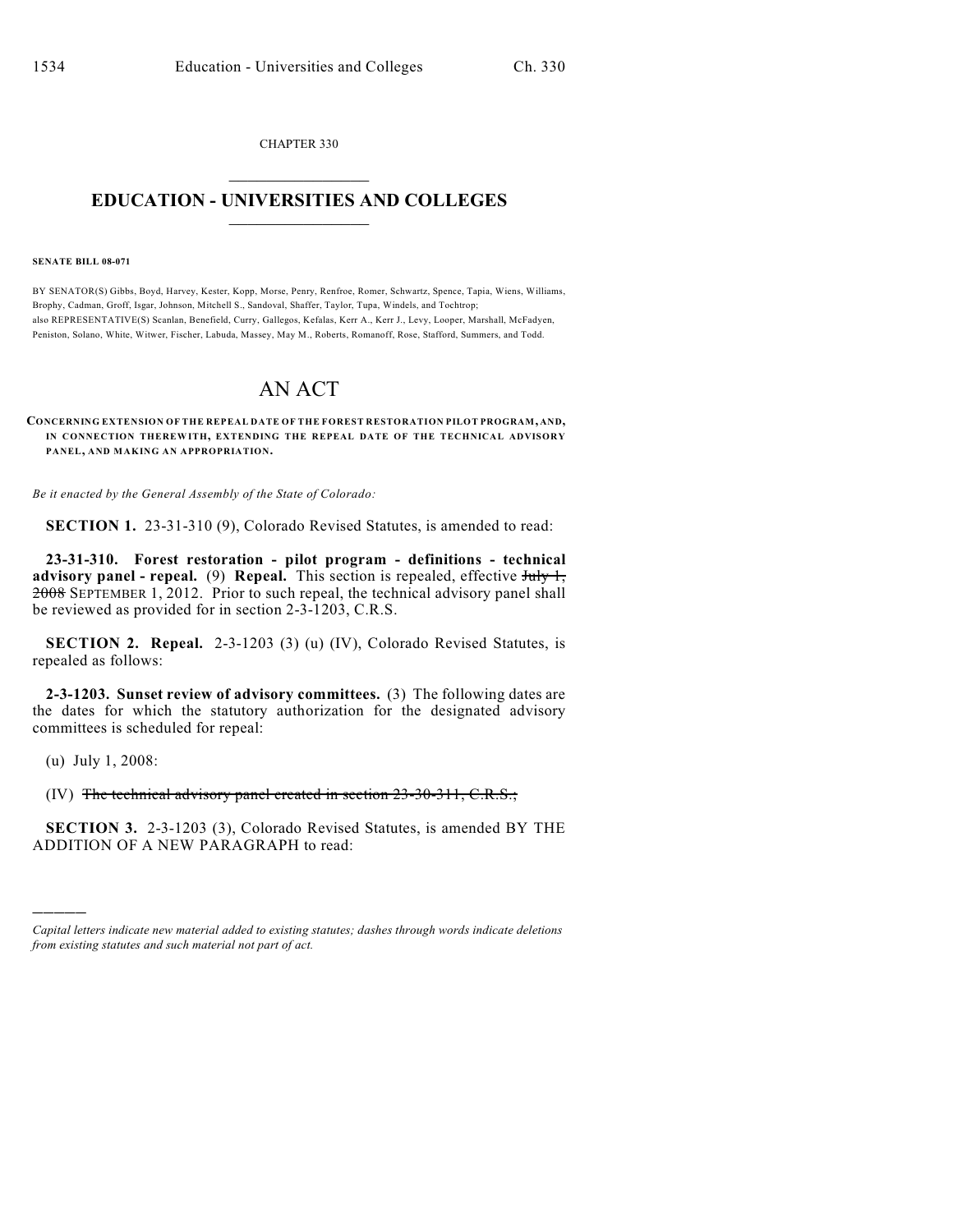**2-3-1203. Sunset review of advisory committees.** (3) The following dates are the dates for which the statutory authorization for the designated advisory committees is scheduled for repeal:

(y.5) SEPTEMBER 1, 2012: THE TECHNICAL ADVISORY PANEL CREATED IN SECTION 23-31-310, C.R.S.

**SECTION 4.** 39-29-109, Colorado Revised Statutes, is amended BY THE ADDITION OF A NEW SUBSECTION to read:

**39-29-109. Severance tax trust fund - created - administration - use of moneys - definitions - repeal.** (9) (a) SUBJECT TO THE END BALANCE REQUIREMENT OF PARAGRAPH (f) OF SUBSECTION (1.5) OF THIS SECTION AND THE MAINTENANCE OF A TWO-YEAR RESERVE PURSUANT TO SUB-SUBPARAGRAPH (A) OF SUBPARAGRAPH (III) OF PARAGRAPH (c) OF SUBSECTION (1) OF THIS SECTION, FOR FOUR STATE FISCAL YEARS, BEGINNING WITH THE STATE FISCAL YEAR COMMENCING ON JULY 1, 2008, ONE MILLION DOLLARS PER YEAR FROM THE OPERATIONAL ACCOUNT OF THE SEVERANCE TAX TRUST FUND SHALL BE APPROPRIATED FOR PURPOSES SPECIFIED IN SECTION 23-31-310, C.R.S., FOR THE FOREST RESTORATION PILOT PROGRAM. IF THERE ARE INSUFFICIENT MONEYS IN THE OPERATIONAL ACCOUNT TO MAKE ALL APPROPRIATIONS AND TRANSFERS AT THE HIGHEST LEVEL AUTHORIZED BY LAW, THE TRANSFERS AUTHORIZED BY THIS SUBSECTION (9) SHALL BE REDUCED PRO RATA AS NECESSARY TO ACCOMMODATE ALL APPROPRIATIONS AND TRANSFERS AT THE HIGHEST LEVEL AUTHORIZED BY LAW OTHER THAN THIS SUBSECTION (9).

(b) THIS SUBSECTION (9) IS REPEALED, EFFECTIVE SEPTEMBER 1, 2012.

**SECTION 5.** 39-29-109.3 (2), Colorado Revised Statutes, as enacted by House Bill 08-1398, enacted at the Second Regular Session of the Sixty-sixth General Assembly, is amended BY THE ADDITION OF A NEW PARAGRAPH to read:

**39-29-109.3. Operational account of the severance tax trust fund - repeal.** (2) Subject to the requirements of subsections (3) and (4) of this section, if the general assembly chooses not to spend up to one hundred percent of the moneys in the operational account as specified in subsection (1) of this section, the state treasurer shall transfer the following:

(k) (I) FOR FOUR STATE FISCAL YEARS, BEGINNING WITH THE STATE FISCAL YEAR COMMENCING ON JULY 1, 2008, ONE MILLION DOLLARS PER YEAR TO THE FOREST RESTORATION PILOT PROGRAM CASH FUND CREATED IN SECTION 23-31-310, C.R.S.

(II) THIS PARAGRAPH (k) IS REPEALED, EFFECTIVE JULY 1, 2013.

**SECTION 6.** 23-31-310, Colorado Revised Statutes, is amended BY THE ADDITION OF A NEW SUBSECTION to read:

**23-31-310. Forest restoration - pilot program - definitions - technical advisory panel - repeal.** (8.5) **Forest restoration pilot program cash fund.** THERE IS HEREBY CREATED IN THE STATE TREASURY THE FOREST RESTORATION PILOT PROGRAM CASH FUND, WHICH SHALL BE ADMINISTERED BY THE DEPARTMENT